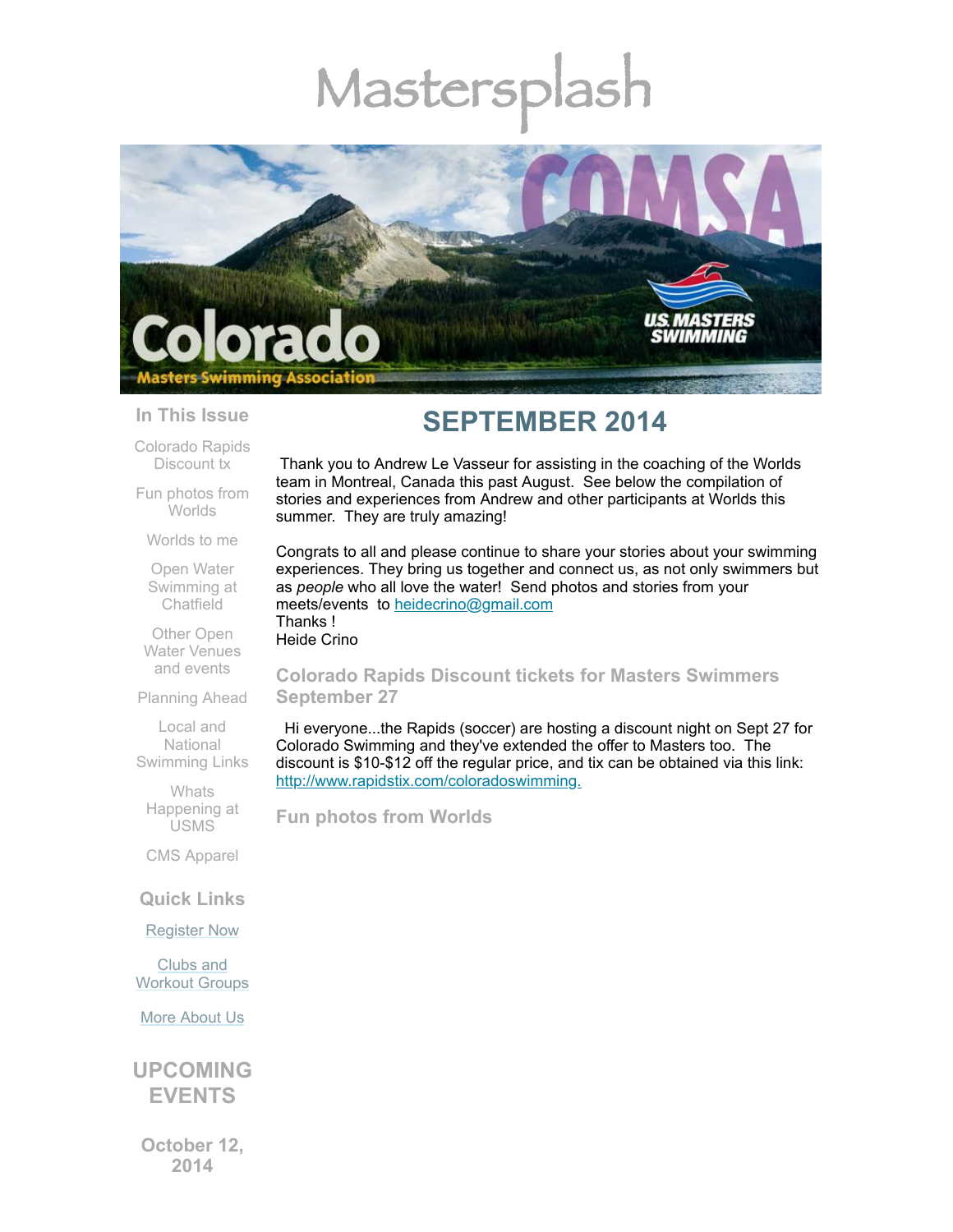Pumpkin **Plunge** EPIC Fort Collins, Co

**November 15, 2015** 8th Annual Nash Splash VMAC Thornton, CO

**March 27-29, 2015** Colorado Masters State Meet VMAC Thornton, CO

#### More [Information](http://www.comsa.org/)

### **Ongoing Events**

**2014 Nike Go the Distance [event](http://www.usms.org/fitness/content/gothedistance) info**

 **2014 Check Off Challenge event info and [registration](http://www.usms.org/fitness/content/checkoff)**





#### 2014 US World Team



**[Contact](mailto:heidecrino@gmail.com?)**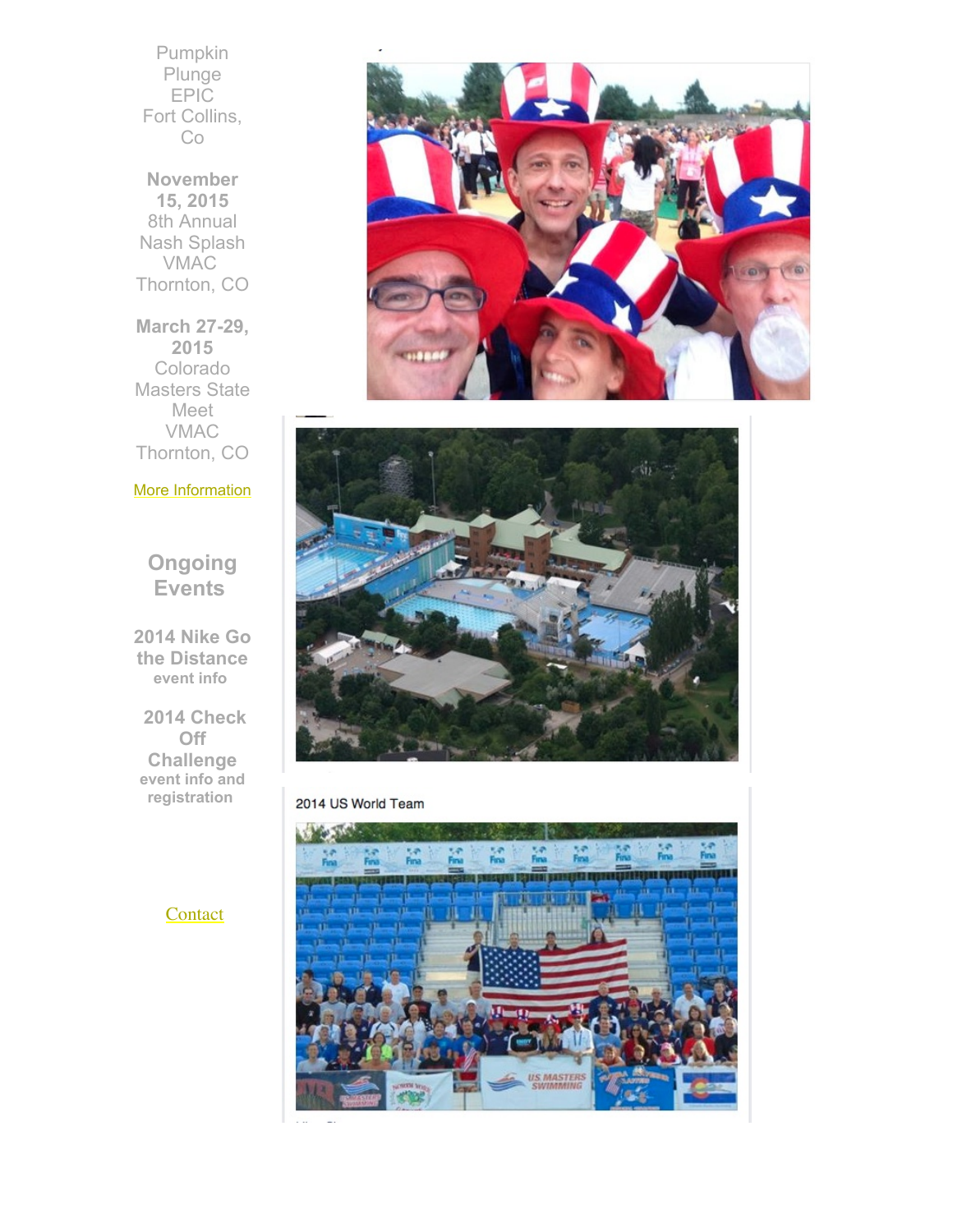Open Water Venue



of the Colorado swimmers

S o m e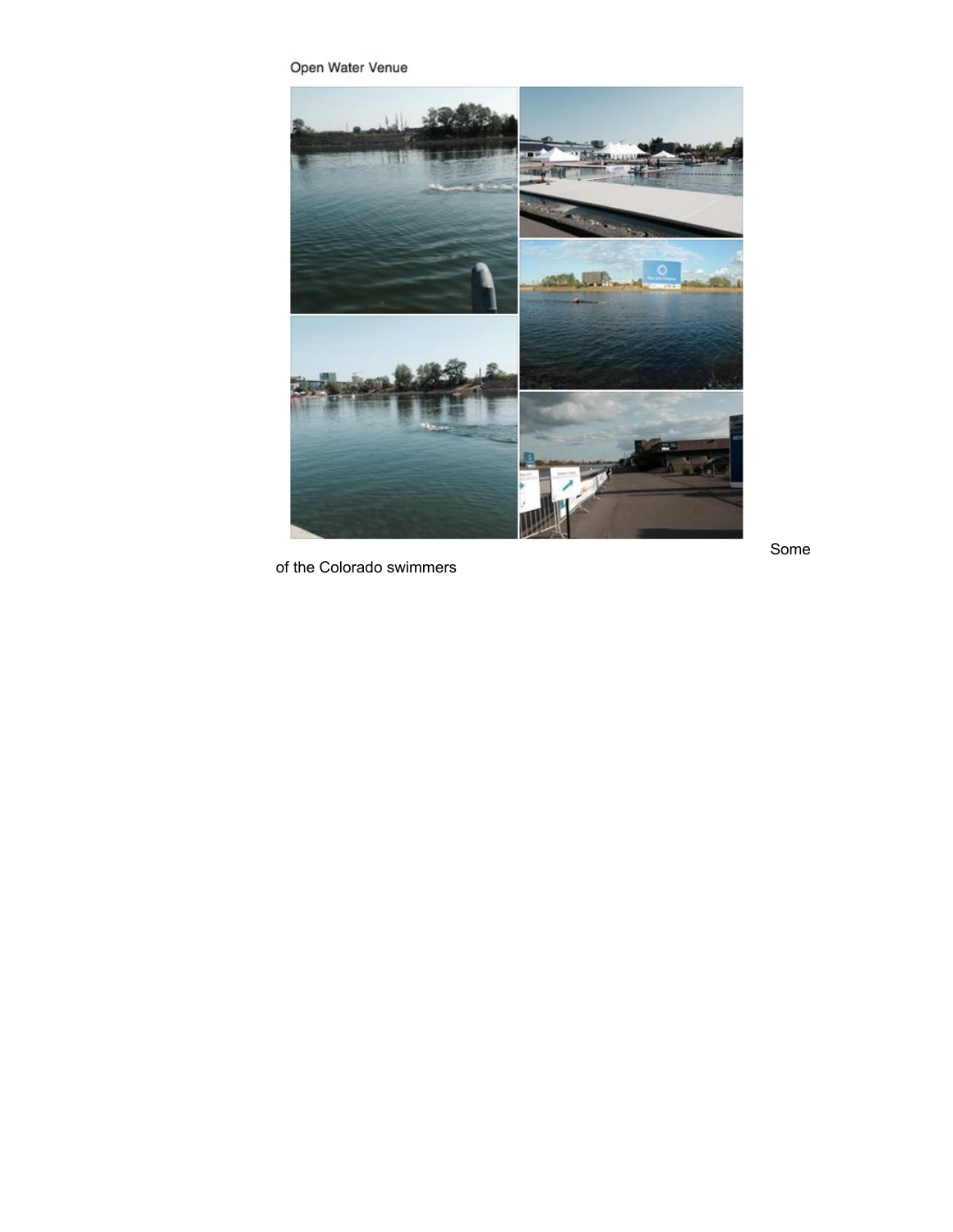

<span id="page-3-0"></span>**"Worlds, to me" . Experiences from some of those who participated in the FINA World Championship meet in Montreal Canada in August... so much more than swimming** !

2014 World Championship Stories from National USMS Coach, Andrew LeVasseur and members of the CMS team.

Congratulations to all 30 CMS swimmers who competed or participated in Montreal this past August:

Mark Barrand Nick Bruford Steve Cattles Suzy Cotton Tatnall George Downs Sarah Early Audrey Eldridge Tina Fraser Shelle Freund Greg Freund Barbara Hall Diane Harpold Steve Heath Brian Hoyt Andrew Le Vasseur Jodi Lee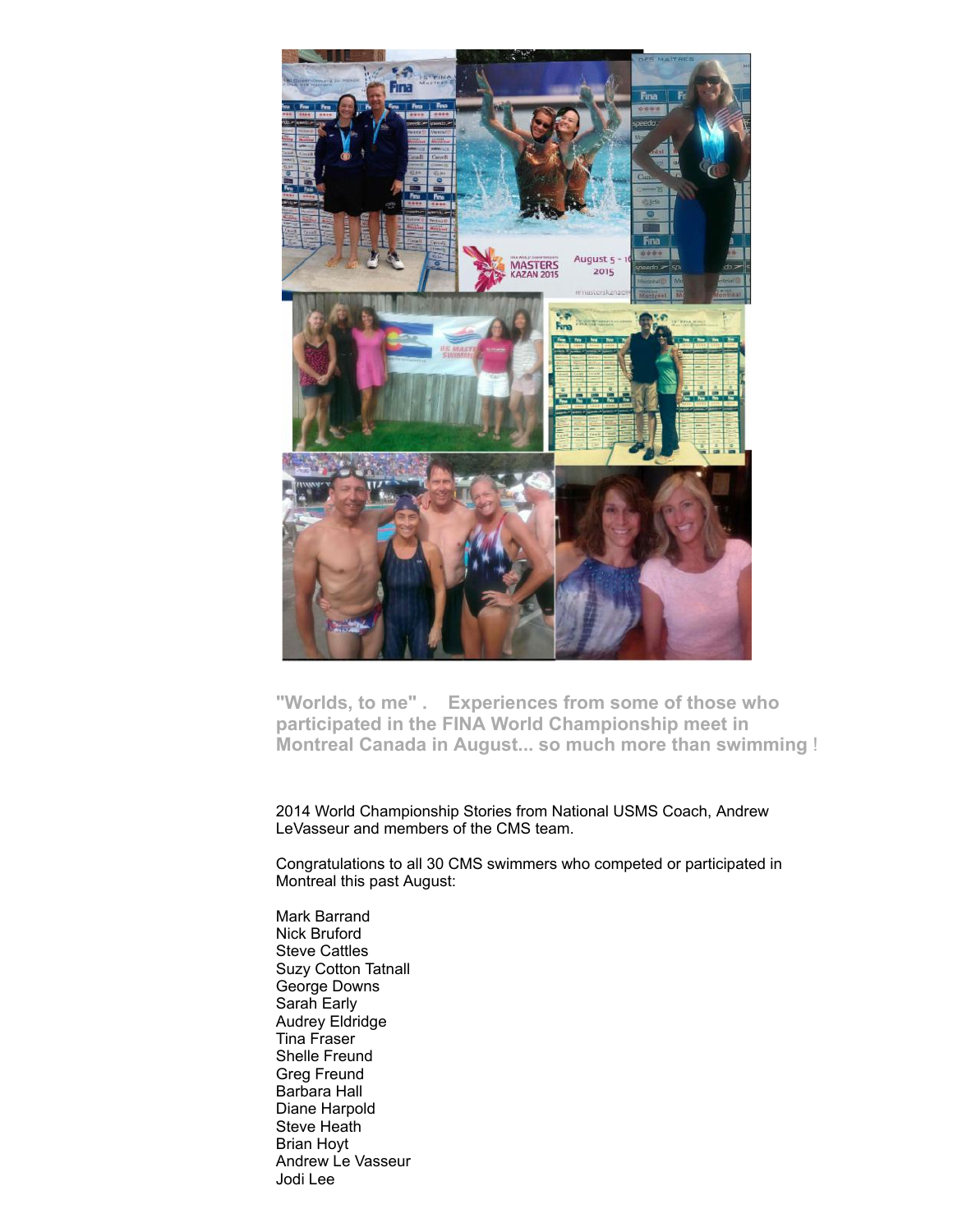Jeff Magouirk Justina Mikelson Ellie Najjar Mark Plummer Bill Rodgers Tom Rosinski Andy Sappey Collette Sappey Audrey Shuss Schuyler Smith Tom Toomey Nicole Vowles Margie Yoder and Christine Zheng

At the 2014 FINA Worlds Masters Swimming Championships there were over 8,000 participants in water polo, synchronized swimming, diving and swimming competing over a 2 week period. 98 of about 120 countries world wide were represented. There were over 1,500 attendees from the USA only, 2,500 from Canada and the rest were divided among the other 96 countries! Many countries had just one swimmer representing that part of the world.

#### Swimmers,

Each time I have had the opportunity to lead the CMS regional team at a national or international event, I have included with my report a compilation of the stories each of the swimmers who participated.

Thanks to each of you for writing a paragraph about your success and/or experiences in Montreal.

Best to you, Andrew

#### **From USMS National Team Coach, Andrew Le Vasseur**

Bill, (Bill Brenner, Director of USMS Education Services) Truly, Thanks again! Due to many factors I never thought I would ever get the opportunity to coach on the world stage. Having the opportunity to run the sprints lane and offer coaching advice to swimmers from all over the world each morning of Worlds was a very rewarding and unique experience. The gratitude shown to me from swimmers for all over the world for the advice and feedback I was offering, was over whelming. One guy even wanted to fly to Denver for private lessons. How crazy is that? I explained that Jen, another worlds coach lived and worked much closer to him and that he should look her up but he insisted on obtaining my contact information and coming to Denver.

I got the opportunity to talk to a Beth McGee about backstroke technique on the day the 200 back was being swum in the women's pool. Soon a whole crowd of swimmers circled us to listen to the explanation and advice I was offering on backstroke technique and specifically, how to achieve better leverage on her pull. That was very different from my usual experience!

Finally, getting to challenge Eric Wendorf's DQ in the 200 Fly was the highlight of my trip. He was DQ'd on a rule that was poorly translated and we won the challenge! Eric then received 8th place in his age group. The officials were happy to award the medal stating that he deserved it and swam a good and legal race! I got my 100 Swiss Franks back! As you well know, this never happens in international competition!

As a coach for a local swimming group within a regional club, I was convinced I would never have the opportunity succeed in the certification process or advance as a swimming educator and coach. The USMS/ASCA certification process you have developed and offered Masters Coaches and the opportunities you have opened for all coaches, not just the leaders of big independent clubs has made that possible. Thanks for creating this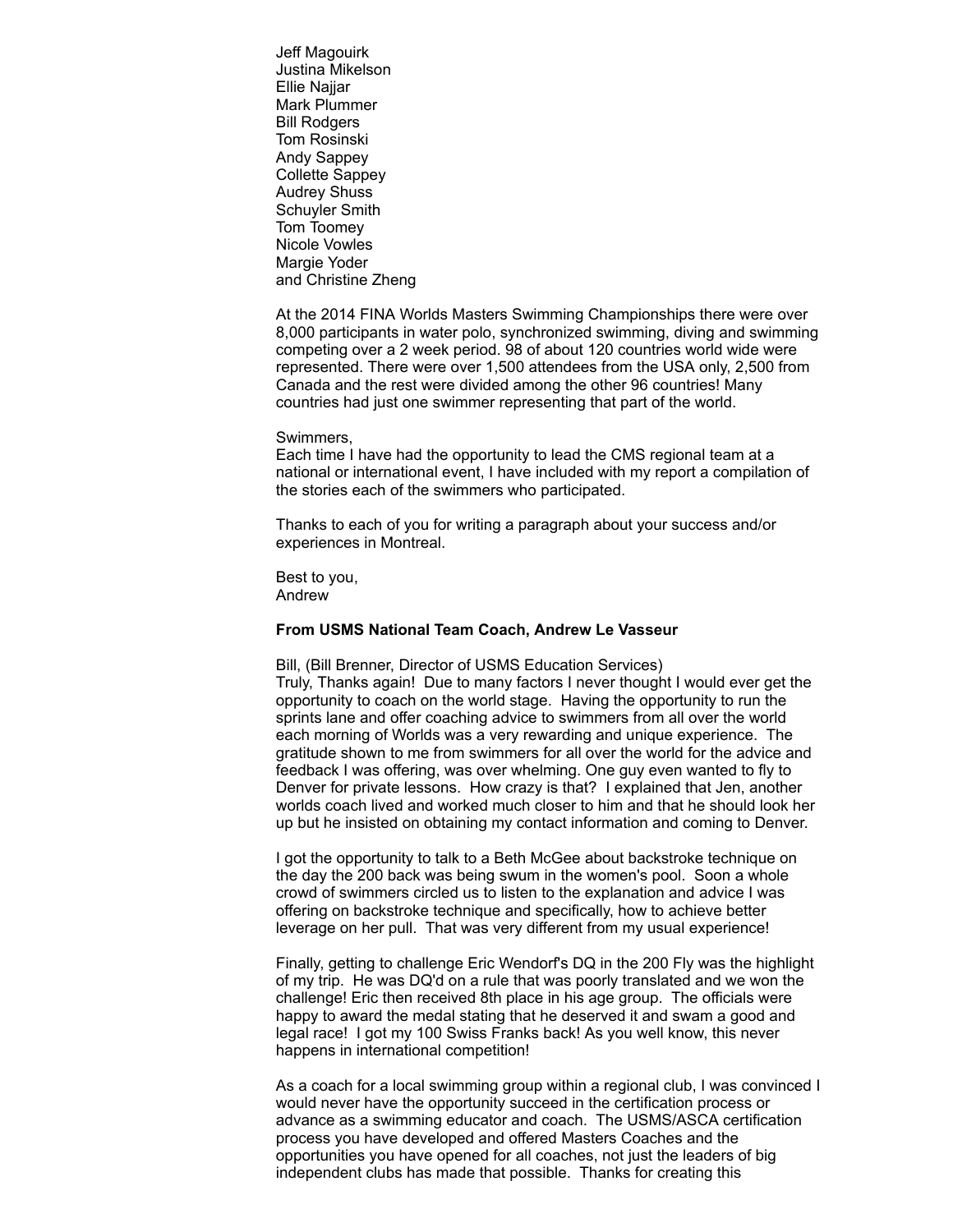opportunity! I am so happy to have lived up to your expectations and those of USMS and Head Coach Tim Waud at the 2014 FINA World Championships!

Your surprise visit to our swimming practice in Denver was an honor and I hope to see you again the next time you are in town.

Thanks again, to you and Head Coach Tim Waud for selecting me and letting me have this tremendous and unique opportunity. It has been an honor to serve USMS and coach with the "best coaching staff ever" of Tim Waud, Dan Hawks and Jen Catucci. They were awesome!

Best to you, Coach Andrew

#### **From Mark Barrand (Denver Masters Swimmer)**

Last time I was in Montreal was when I was 16 and the Canadian nationals were held at the sight of the previous year's (1967) World's Fair and when I was a senior in high school and we played in the Canadian Water Polo Championships. Our team placed third and it was a very fun pre member trip. That was 45 years ago and a few things have changed. Montreal has hosted the Olympics and the Swimming World Championships. We drove by the brilliant Olympic stadium, the tallest leaning tower in the world. This time we swam at the site of the old World's Fair, but a recently built pool to host the 2005 World Swimming Championships. There was a main pool with a warm up pool and another temporary, think of a 50 meter Olympic sized above ground pool, with bleachers. The men swam at the main pool one day and then switched every other day with the women. It was a half a mile walk between the pools. Our swimming pass gave us free transportation to and from the airport as well as unlimited travel on the subway. You just had to wear these goofy badges to get around and since there were 6,000 swimmers, you saw people with those badges everywhere.

My first event was Monday morning, the 200 M Back and I was seated 14th with a 2:55 time. They gave out medals for the top 10 places and I really wanted to get a metal. The race went well for the first 100 M and I was way out ahead in my heat, but the second 100 was tough, but I won the heat and had a 2:51 for a final time. I ended up 7th overall and was delighted to get a medal. We took the afternoon off and toured Montreal. Did you know that during the American Revolution, the American army occupied Montreal for about 7 months? Ben Franklin came up to Montreal to convince the French to rebel against the British and join the Americans, but they refused and so we gave them back the city and went home.

The next day was my most scary event the 200 IM. I was very worried about running out of gas after the Fly and dying a slow death. But the event turned out great. I entered a 3:00 and was seated 13th. I won my heat by a long ways and ended up 6th overall with a 2:53. The splits were a bit slow but I was pleased with the outcome. There was only 1 second separating 4th, 5th, and 6th. Later that evening I was able to stand on the blocks at a World Championships for finishing in the top 6. I was pretty happy. There was only 1 American ahead of me and the rest of the field was from Italy, Australia, Germany, and Canada. Walking through the crowd was amazing with all the different flags and languages. I felt like a meeting of the UN or just after the tower of Babel. They would announce the heats in 4 or 5 different languages.

The next day was the relay day and I was in three relays. The first was a mixed medley and I did free and broke a 30. We ended up 12th, so just out of the medals.

The 100 and 50 Back were done over the next two days and I got 12th in both events. My time was lousy in the 100 and much better in the 50. I loved the experience of getting out and competing in life, even if it is as silly as swimming up and down a pool. There is so much to be said about working hard over a long period of time to reach a goal, to battle creeping old age, and to grab life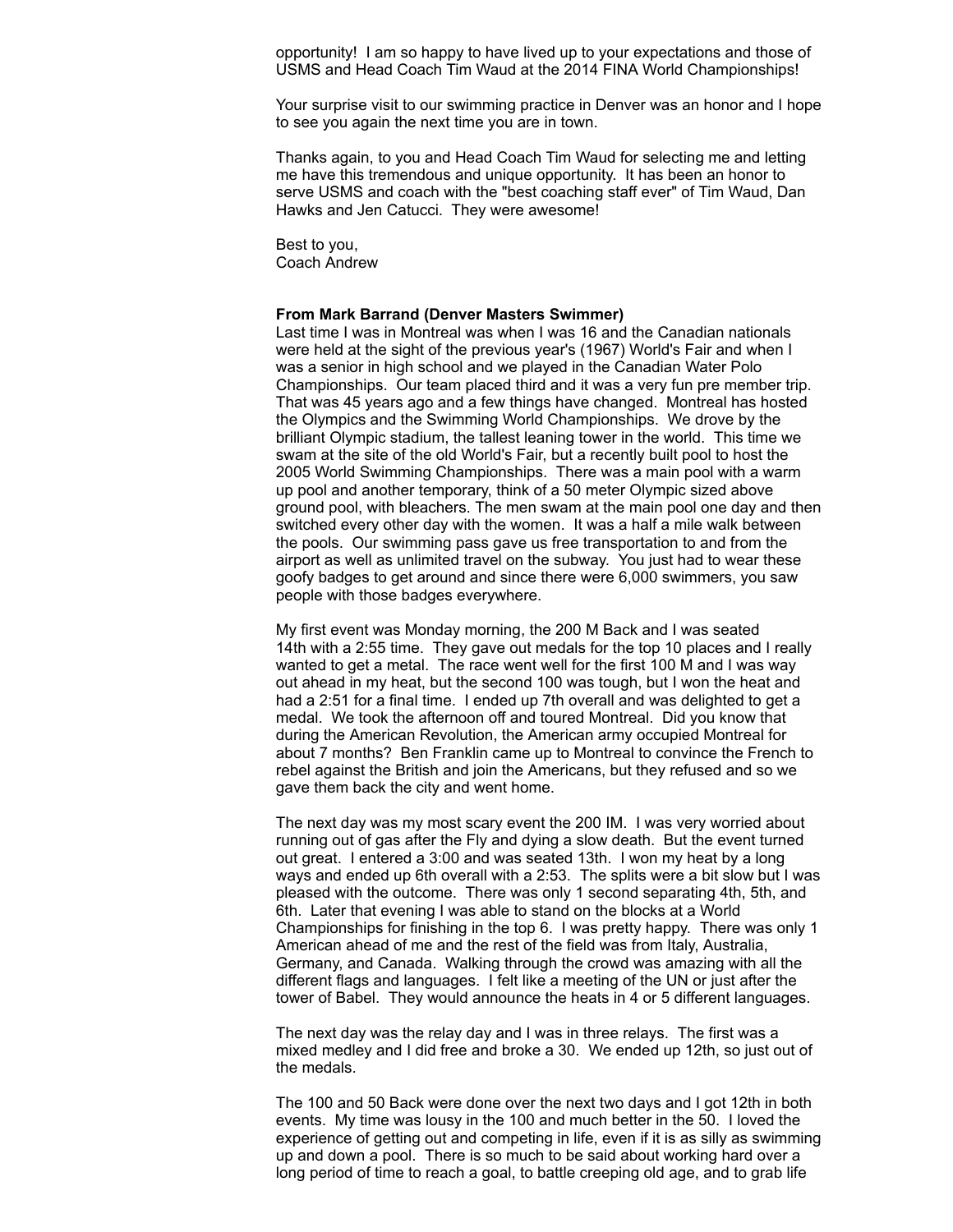and wrestle it by participating and not just spectating. When I asked Nick why he still swims competitively he said, "For the Self Esteem, I want to feel alive, even if it is just a swim meet." I realized I compete every day of my life in almost everything I do. I really don't know how to live life without competing and it may be stressful but the joys are so powerful, I don't want to stop competing.

**Thanks** Mark Barrand

#### **From Suzy Cotton Tatnall (Highlands Ranch Masters Swimmer)**

Worlds to me, was a swim of a lifetime, one that I have been planning for almost 2 years.

I began swimming 5 years ago after I had a bit of a meltdown in 2008.I needed to change my life so I dove back into the water and started practicing once again.I was amazed at how fast my body remembered, how to swim fast.I was reborn and had the desire to be the best I could be.

When I found out that Worlds was going to be in Canada, I knew that I needed to start training.It was hard work and discipline, especially when you live alone and work 40 hours a week.

I aged into a 55-59 age group, and was seeding to place in the top 10. Wearing American swag was an instant conversation starter, and created so many of new friendships.Sitting in the heating area and chatting it up with swimmers from all over the world was exciting and fun.We became age group swimmers all over again, all nervous and filled with anticipation.

Lindley Flurey, NC and Jan McDonough, PA and I dominated the backstroke events, and we are looking forward to meeting up again in San Antonio, TX.I also got to know my Colorado swimming mermaids really well, Audrey, Shelle and Collette.

My sister, Kathy and daughter Brittni went as my family support team, they filled me with encouragement, strength and hope. I will be forever grateful for the non selfish act of them both sleeping together in a double bed, so I could get the sleep I needed.

My World standings are as follows: 2nd 50 Free 3rd 100 Free 3rd 50 Back 3rd 100 Back 5th 200 Back

Never in my life would I have imagined myself as a world class swimmer in my middle age.I am so grateful to have had this wonderful experience in my life.

Hugs to all my swimming friends, Suzy Cotton Tatnall

#### **From Audrey Eldridge (Pikes Peak Masters Swimmer)**

It was so exciting to be competing at an international level with thousands of swimmers from all over the world. Montreal is a beautiful city, exceptionally clean, not congested, and filled with super friendly people. I often felt as though I was in Europe at the Olympics.

The experience confirmed for me that the culture of swimming transcends all cultural differences we may have. Swimmers are swimmers, no matter where they are from! My training paid off with personal best times on all of my swims! The best swim I had was as part of the mixed medley relay (200-249 y/o)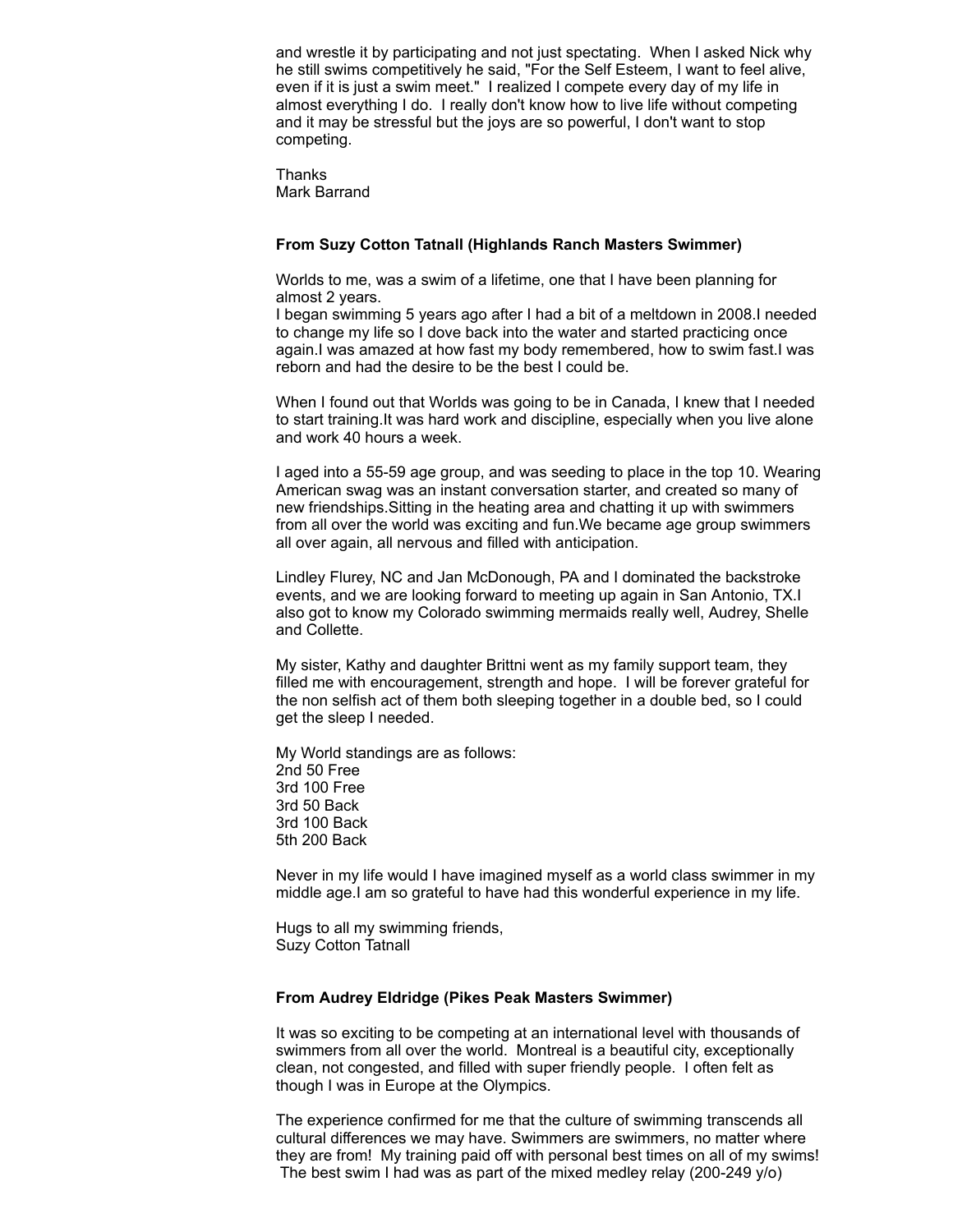when I swam the breaststroke for a time that beat my personal best by 2 seconds! (Our relay also beat the other two Colorado relays in that event- including one that was in the younger age group--just sayin'.)

Another highlight was adding to my already extensive swim cap collection by trading caps with people from other countries. My favorite is one I got from Spain. Also, watching my new friend Suzy Cotton (Tatnall) collect top medals in all of her events, proving that she is one of the best masters swimmers in the world!! My journey to Montreal was about more than just swimming at worlds...to hear more about my swimming story you can view it on YouTube by entering Audrey Eldridge Story Project in the search box.

#### **From Collette and Andy Sappey (Green Mountain Dawgs, Rocky Mountain Thunder Swimmers)**

The 2014 World Masters Championships was a very special meet for me. I convinced my husband, Andy Sappey, to come out of a 10 year "competitive retirement" to join me in what would be a celebration of our 20th wedding anniversary. We met 22 years ago at a swim meet. I had two thoughts when I saw him at that meet, "boy, he sure is cute and boy, he's not a sprinter." Well, he isn't a sprinter but instead, a Masters world record holder in the 1500m free and me, a die-hard sprinter. I guess opposites do attract.

Anyway, what would be more appropriate than to celebrate what has been such an important part of our partnership, the love of the sport of swimming, than to compete together on the World stage? That's exactly what we did! We even got to swim on a relay together and almost placed in the top 10. Andy followed in my footsteps, or maybe he's getting smarter in his old age, and decided to swim the same events as me, the 50 and 100 free and the 50 fly. He was amazing and surprised himself by transforming himself into a sprinter and learned that tapers do work. I surprised myself in the 50 fly by not getting slower than I was two years ago (31.8) and coming in 3rd, especially when I hadn't swam a lick of fly all summer long due to a shoulder issue.

All in all, we had a wonderful time celebrating our life together and the joy of what it is to be a Masters swimmer.

#### **From Mark Plummer (Colorado Athletic Club Masters Swimmer)** Hey Andrew

First I would like to thank you for all your efforts in making the World Meet in Montreal a success for me and I am sure as well as for all of the other Colorado swimmers that attended.

As for my swimming results, I did about what I expected to do which was to be about in the middle of the pack of 75-79 year old free-style swimmers. I took a 18th place in the 100 free, a 22nd in the 50 free and a 24th in the 200 free out of about 40 swimmers total in each event.

My disappointment was with the 200 IM. I took an 11 place out of 12 but had expected to be in the 8-10th range to obtain a medal. My fly, back and free legs were much better than those of the swimmers that took the 8-10 places. However, my back to breast turn was not up to par. My wife who was watching said that this turn was where I lost out. Knowing that this non-U.S. gutter free turn would be hard, I practiced it a lot the morning of the race. However, my practice time was not rewarded. My arm slipped off the touch board and I did not get the one under water pull that is allowed. As a result, I came out of the water long before the flag line. Oh well, that is life.

Our non swimming time was spent at the Montreal Art Museum and Botanical Gardens. Both of which are quite exceptional in quality. And, even not-art and non-garden lovers will really appreciate these venues.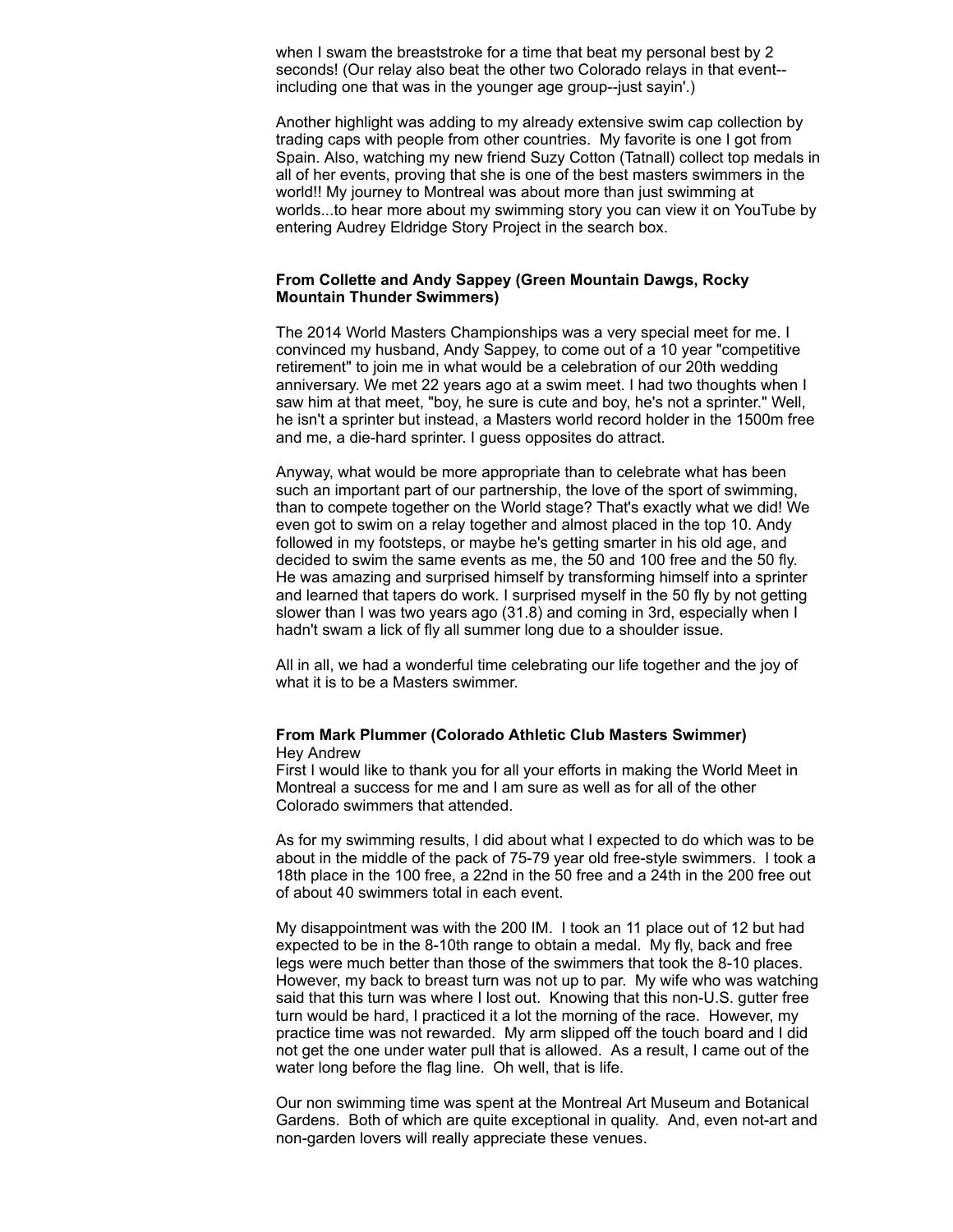Again, thank you so very much for your effort to make this meet a success !!!!!!!!!!!!!!!!! Sincerely, Mark Plummer

#### **From Sarah Early (Thornton Masters Swimmer)**

I feel so blessed and honored to have been able to participate at Worlds in Montreal. Not only were there amazing athletic performances but the tenacity and talent of the older athletes were especially inspiring. However, for me the coaching was what stands out for me. Personally, I'm not some swimming phenom who qualified in all the events by a landslide. I snuck in qualifying for only the 100 and 200 breaststroke events. I started Masters 3.5 years ago and went to my first swim meet (CO States!) at age 40.

Even though I knew I was nowhere near placing in the top 10 in my age group, Thornton Masters Coach Brian Hoyt encouraged me as well as my teammates to go for our personal best as well as the memorable experience of swimming such a large caliber event. Through his motivation (aka relentless cajoling), he managed to talk five of us into making the journey with him and all of us had an amazing time. If someone told me four years ago I would be swimming at Worlds, I would have never believed them. My goals of not having my goggles fall off, not DQing and not receiving a 'No Time' were accomplished. I'm for sure the most excited 45th place holder at the event!

For me, the Worlds experience epitomizes Masters Swimming - always fun, supportive and challenging - but truly coming away from the pool with more than you ever expected from yourself. Thanks Brian!

Sarah Early

#### **From Jim Hanson (Colorado Springs Swim Team Masters)**

This was my second World competition. I tend to overlook glitches and SNAFUs, move on, and accentuate the positives - My own personal bests etc. For me, the true spirit of Masters swimming is about challenging yourself and making friends.

Montreal, for me was about reuniting with friends from across the globe I met in Gothenburg, Sweden at Worlds in 2010 and meeting and making NEW friends from across the globe again. It was also about a new (at least for me) and interesting city and watching all the various competitions.

I only joined Facebook in 2010 at the suggestion of some friends that wished to "follow" my adventures at Worlds. It has become a great tool for keeping in touch.

The most inspiring people at Worlds 2014 for me was: Suzy Cotton immediately bonding over swimming "saving our lives", Margaret and Ian Stuart of Canada BOTH cancer survivors and wonderful friends of mine.

Lastly, swimming a relay with fellow CMS members and finding out Cortez has some REAL talent....Steve Heath!

Thanks to Andrew Le Vasseur and the other USA National Team coaches for really giving their all throughout the meet to keep TEAM USA engaged!

Thanks, Jim Hanson

<span id="page-8-0"></span>**Open Water Swimming at Chatfield State Park in the Gravel Pond**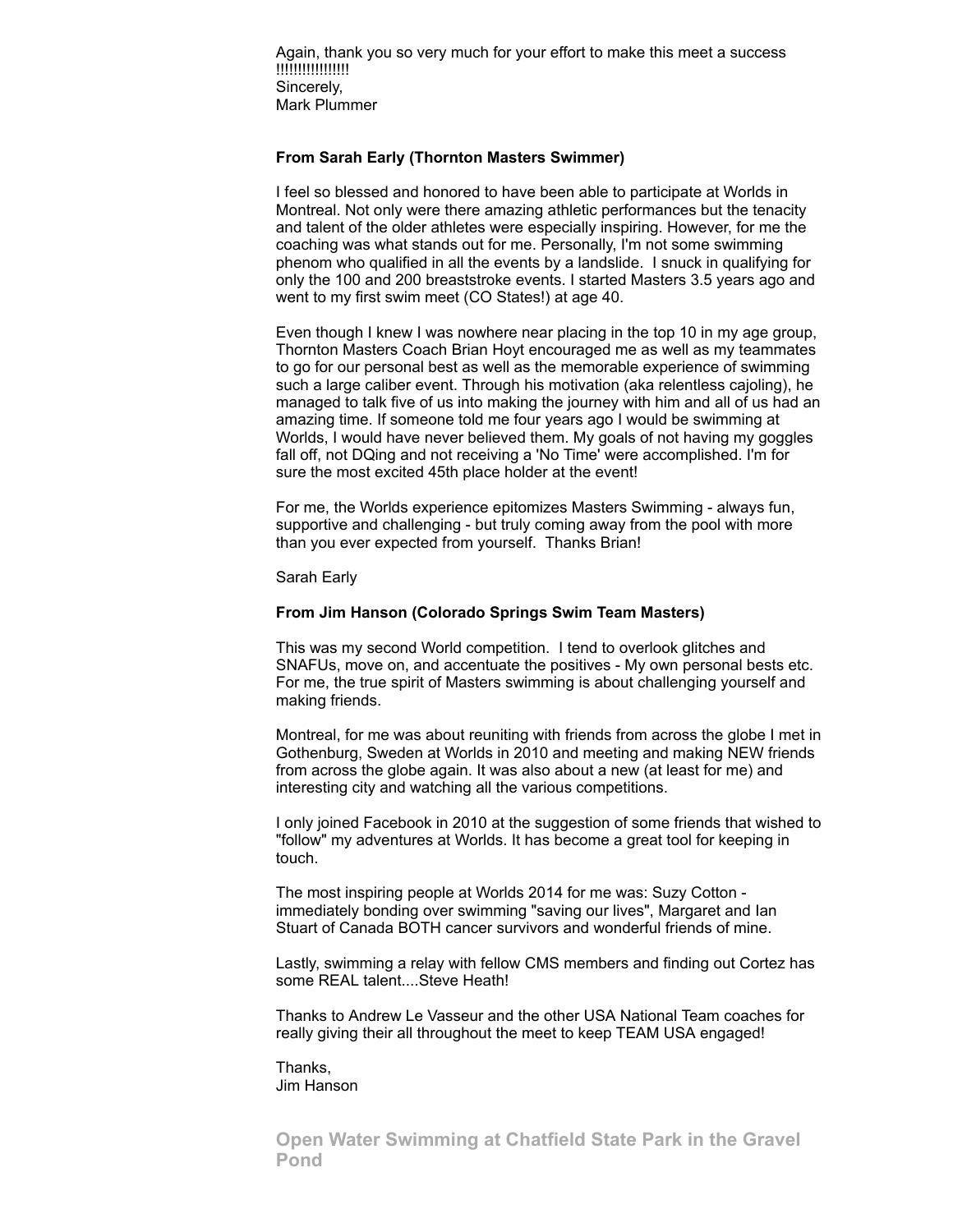#### **May 1 - September 30 Saturday 7:30 am to 10:00 am Monday and Wednesday 4:30 pm to 7:00 pm**

Full details about the pond and swimming rules : <http://www.comsa.org/openwater.html>

<span id="page-9-0"></span>**Other Open Water Venues**

**Grant Ranch, Littleton Open Water Swimming** Weekends: May 17-August 31, 2014 Weekday: Mornings June 4th-August 29, 2014 Evenings June 5-August 29, 2014 <http://www.milehighmultisport.com/open-water-swimming/about/>

**Boulder Aquatic Masters (BAM), Boulder Reservoir Open Water Swims** Tues/Thurs : May 27-September 4,2014 Sat : June 28 & July 6

<http://www.bamswimteam.org/w/page.cfm?pagetitle=Open%20Water>

Continue to check the [COMSA](http://www.comsa.org/openwater.html) website for local open water event listings, as well as the [http://usopenwaterswimming.org/](http://usopenwaterswimming.org/%20) site for events throughout the nation.

#### <span id="page-9-1"></span>**Planning Ahead:**

FINA World Championships Montreal Canada July 27 -August 10, 2014

USMS Summer Nationals will be held in College Park, Maryland August 13-17, 2014

USA Swimming Foundation Fantasy Camp Olympic Training Center Colo. Springs, CO Oct. 17-19, 2014 [registration](http://www.usms.org/comp/event.php?MeetID=20141017OTCFanL)

Pumpkin Plunge EPIC Fort Collins, CO October 12, 2014

8th Annual Nash Splash VMAC Thornton, CO November 15, 2014

Colorado Masters Swimming State Meet VMAC Thornton, Co March 27-27, 2015

<span id="page-9-2"></span>**Local and National Swimming Links**

<http://usopenwaterswimming.org/>

Breadbasket Zone <http://www.iowamasters.org/> <http://www.minnesotamasters.com/> <http://www.movymasters.org/>